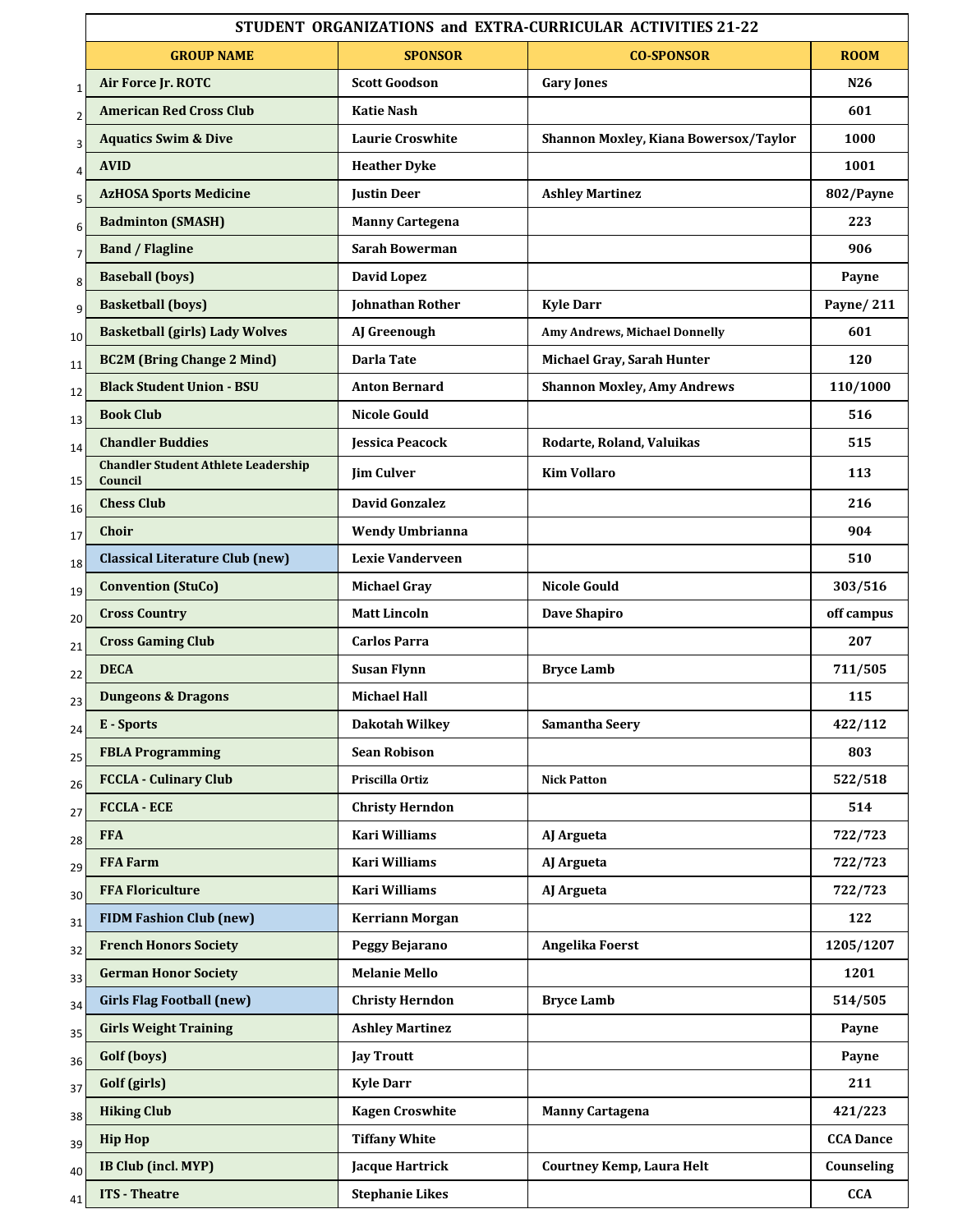| 42 | <b>JPEG Club (Photography)</b>                        | <b>Robert Burget</b>      |                                      | 903              |
|----|-------------------------------------------------------|---------------------------|--------------------------------------|------------------|
| 43 | <b>Justice Club (new)</b>                             | <b>Caroline Sheridan</b>  |                                      | 203              |
| 44 | <b>Latinx Student Union (new)</b>                     | <b>Gloria Garza-Wells</b> | <b>Monica Baldonado Ruiz</b>         | 1103             |
| 45 | <b>Letters For Rose</b>                               | <b>Courtney Kemp</b>      |                                      | 214              |
| 46 | <b>LINK Crew</b>                                      | <b>Michael Gray</b>       | <b>Heather Dyke</b>                  | 303/1001         |
| 47 | Los Lobos Ballet Folklorico (new)                     | <b>Gloria Garza-Wells</b> |                                      | 1103             |
| 48 | <b>Math Club</b>                                      | Katie Quintana            |                                      | 401              |
| 49 | <b>Medically Minded Club (new)</b>                    | <b>Deanna Martin</b>      |                                      | 605              |
| 50 | <b>Modazz Dance Club</b>                              | <b>Tiffany White</b>      | <b>Anaiis Hurtado</b>                | <b>CCA/Payne</b> |
| 51 | <b>Model United Nations</b>                           | <b>Manny Cartegena</b>    | <b>Courtney Kemp</b>                 | 223/214          |
| 52 | <b>National History Day (new)</b>                     | <b>Kelsey Brown</b>       |                                      | 124              |
| 53 | <b>National Honors Society (NHS)</b>                  | <b>Tami Panel</b>         | <b>Stephanie Taranec</b>             | 613/116          |
| 54 | National Speech & Debate Assoc.                       | <b>Carlos Parra</b>       |                                      | 207              |
| 55 | <b>Native American Club</b>                           | <b>Brett Parks</b>        |                                      | 209              |
| 56 | <b>Orchestra</b>                                      | <b>Danelle Kennedy</b>    |                                      | 905              |
| 57 | <b>Powerlifters (Football)</b>                        | <b>Rick Garretson</b>     |                                      | 1201             |
| 58 | <b>Robotics (Robowolves)</b>                          | <b>Sean Robison</b>       |                                      | 803              |
| 59 | Rockers of CHS - 80's club (new)                      | <b>Mark Browning</b>      |                                      | 215              |
| 60 | <b>Sand Volley Ball</b>                               | <b>Keone Coronado</b>     |                                      | off campus       |
| 61 | <b>Science Club</b>                                   | <b>Russell Davis</b>      | Donna Bond, Russ Good                | 804              |
| 62 | Show & Tell (new)                                     | <b>April Brewington</b>   | <b>Catherine Jones</b>               | 101/102          |
| 63 | <b>Skills USA - Auto Club</b>                         | <b>Roger Van Why</b>      |                                      | 701              |
| 64 | <b>Skills USA - AV</b>                                | <b>Glenda Skalitzky</b>   | Vidal Mejia                          | 707/716          |
| 65 | <b>Skills USA - Graphic Design</b>                    | <b>Glenda Skalitzky</b>   |                                      | 707              |
| 66 | <b>Skills USA - Woods</b>                             | <b>Michael Daly</b>       |                                      | 706              |
| 67 | Soccer (boys)                                         | Sasha Hunter              |                                      | <b>Travels</b>   |
| 68 | Soccer (girls)                                        | <b>Ryan Watrous</b>       |                                      | off campus       |
| 69 | <b>Social Studies Council</b>                         | Darla Tate                | <b>Lisa Schwalger</b>                | 120/220          |
| 70 | <b>Softball</b>                                       | <b>Manny Cartegena</b>    | Mykayla Harper                       | 223/511          |
| 71 | <b>Spanish Honor Society</b>                          | <b>Sarah Wyffels</b>      |                                      | 1206             |
| 72 | <b>Spiritline (Pom &amp; Cheer)</b>                   | <b>Nicole Butenschoen</b> | <b>Anaiis Hurtado</b>                | 204/Payne        |
| 73 | <b>Student Council</b>                                | <b>Michael Gray</b>       |                                      | 303              |
| 74 | <b>Students Accepting Students (SAS)</b>              | <b>Stephanie Likes</b>    |                                      | <b>CCA</b>       |
| 75 | <b>Student Organ Donation Advocates</b><br>(SODA) New | <b>Courtney Kemp</b>      |                                      | 214              |
| 76 | <b>Sustainability Club</b>                            | Carla Relano              |                                      | 213              |
| 77 | <b>Tabletop Gaming Club</b>                           | <b>Shannon Martinez</b>   |                                      | 513              |
| 78 | <b>Tennis (boys)</b>                                  | <b>Mike Ellsworth</b>     |                                      | 1209             |
| 79 | <b>Tennis</b> (girls)                                 | <b>Abe Olivas</b>         |                                      | off campus       |
| 80 | <b>TOPS (Special Ed Project)</b>                      | <b>Jessica Peacock</b>    | <b>Andrew Valuikas</b>               | 515/506          |
| 81 | <b>Trackettes/Cross Country</b>                       | <b>Eric Richarson</b>     | <b>Matt Lincoln</b>                  | 1107             |
| 82 | <b>Volleyball</b> (girls)                             | <b>Tracy Rodarte</b>      | <b>Bobby Robson, Nathan Saunders</b> | 507/218          |
| 83 | <b>Volleyball</b> (boys)                              | <b>Bobby Robson</b>       | <b>Tracy Rodarte</b>                 | 218/507          |
| 84 | <b>Washington Close-up</b>                            | Darla Tate                | <b>Lisa Schwalger</b>                | 120/220          |